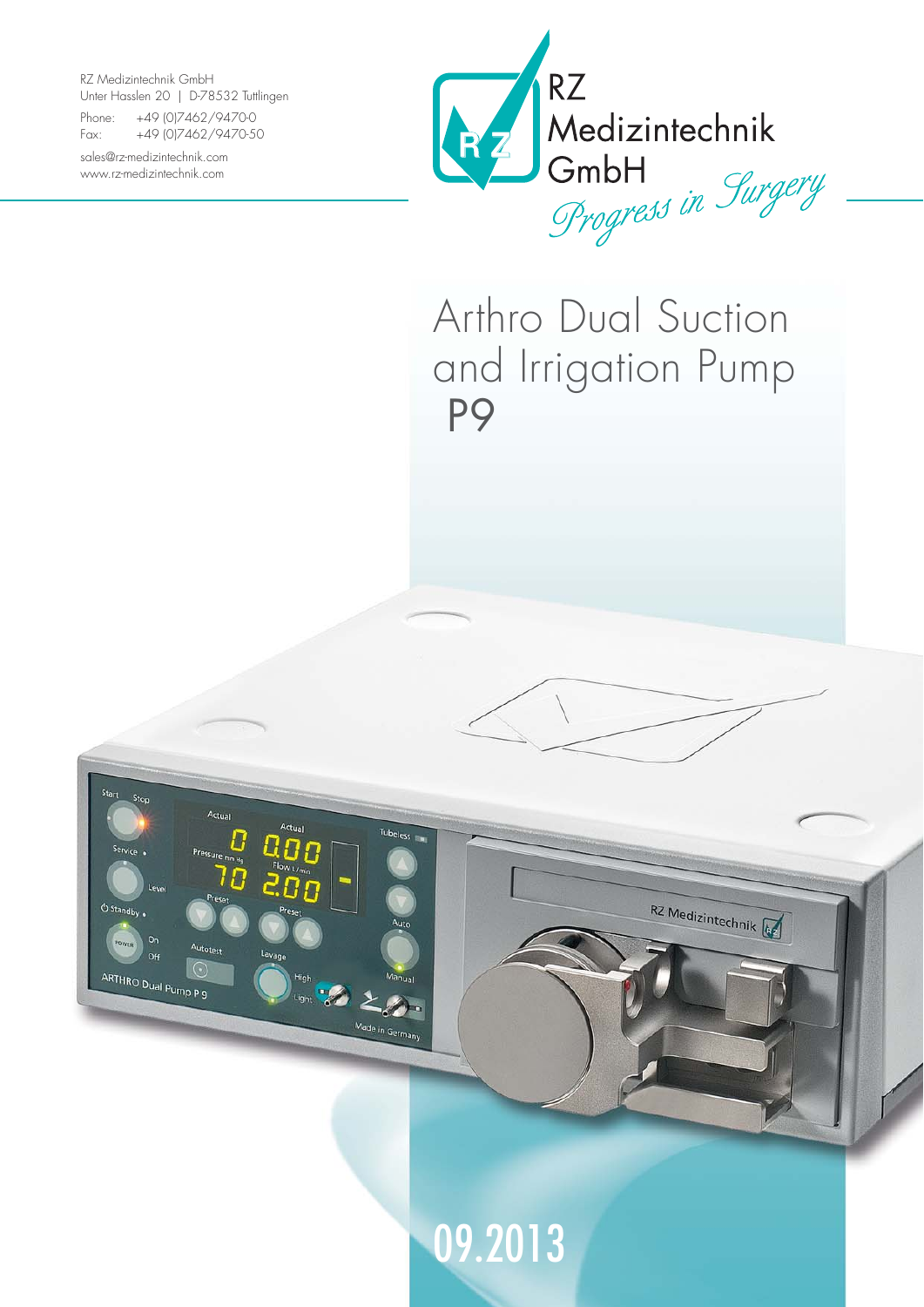## HIGH-END ARTHRO DUO SUCTION AND IRRIGATION PUMP P9

P9 is a fluid irrigation/suction pump to be used in endoscopic operations in the fields of arthroscopy for diagnostic and therapeutic purposes. Suction function is fully integrated into control process. By continuously aspiring fluid from the joint P9 provides maximum irrigation flow rate at low pressure. Blood, secretion and tissue particles are removed. Hydrostatic pressure compensation procedure ensures correct pressure reading. Thanks to Lavage function, fast and intense irrigation of the joint is achieved. The double footswitch

allows triggering of lavage and suction

Actual

Autotect  $\odot$ 

Actual

function easily.



Skid-proof pedestals



Lavage function provides increased flow for a short time to irrigate the joint fast and intensly. It is activated by footswitch.

When Lavage time is expired, pump will automatically return to previous operating parameters.



I 225-920-000 ARTHRO Duo Pump P9

O Standh

ARTHRO Dual Pump P 9

Delivery contains:

RZ Medizintechnik

- Pump device Suction and irrigation tubing set
- Double Footswitch Mains cable
- 2 Spare fuses Operating Manual



P9 automatically adjusts suction flow according to preset irrigation flow and actual pressure to prevent the joint from collapsing. AUTO always provides maximum available suction flow, MANUAL is intended to reduce maximum available suction flow to an appropriate value.

| 225-920-001 | Suction $+$ Irrigation tubing set,<br>silicone, autoclavable (225-920-002/-003) | non-sterile   included |          |
|-------------|---------------------------------------------------------------------------------|------------------------|----------|
| 225-920-002 | Tubing Set "Suction", silicone, autoclavable                                    | non-sterile   optional |          |
| 225-920-003 | Tubing Set "Irrigation", silicone, autoclavable                                 | non-sterile            | optional |
| 225-910-002 | Irrigation tubing set, PVC, 20 pieces                                           | sterile                | optional |
| 225-910-003 | Patient tube, PVC, 2,5m, 40 pieces                                              | sterile                | optional |
| 225-920-005 | Double Footswitch                                                               | non-sterile            | included |

Accessories:

Tubeless

Double Footswitch



225-920-001 Tubing Set included